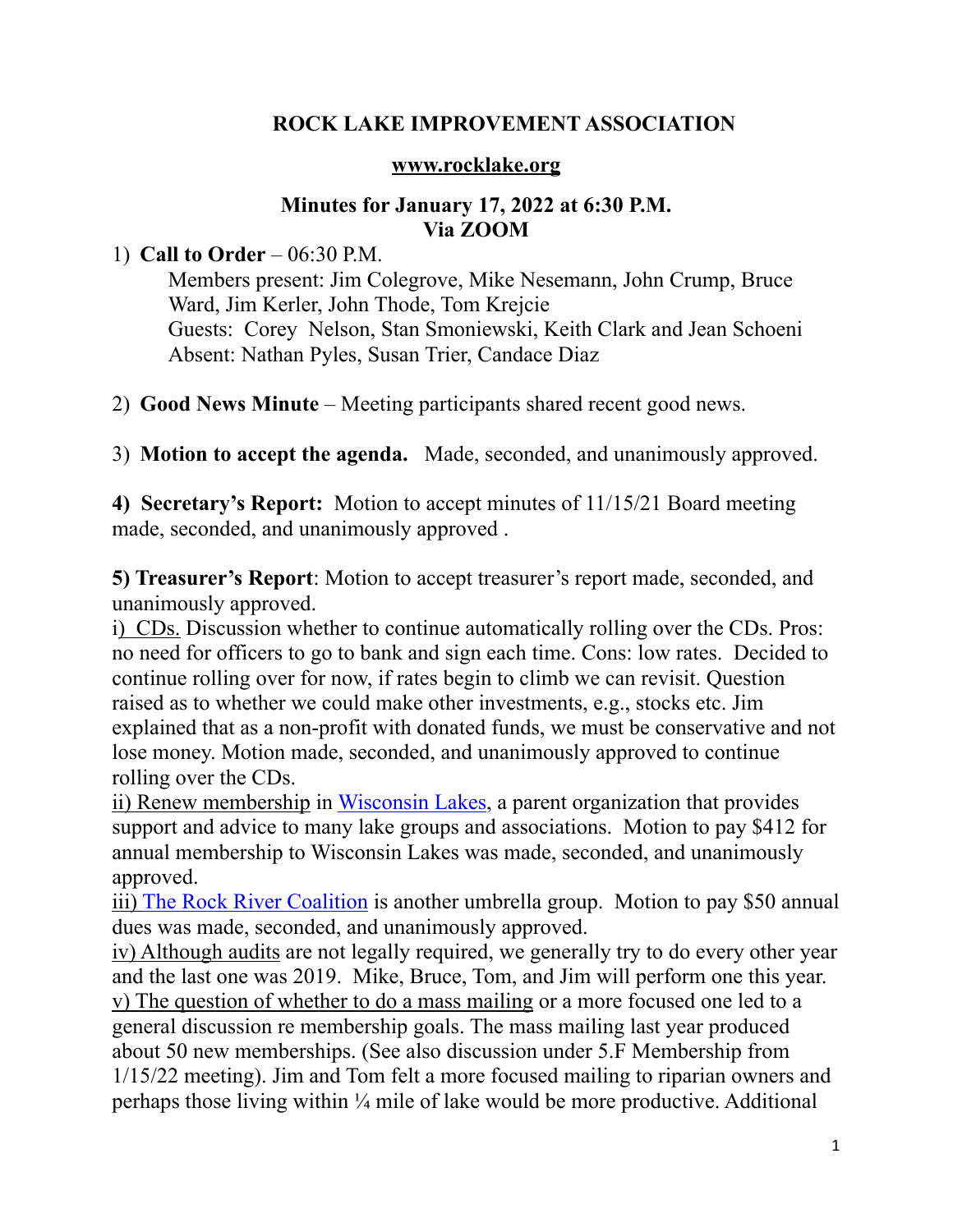measures discussed were to send reps to HOAs, condo associations and door-todoor. It was again recommended we produce more "products" for the members, e.g., [Science on Tap,](http://www.scienceontapminocqua.org/) social gatherings, meetings with aquatic science experts, etc. Mike opined that calling attention to some of the imminent dangers facing the lake, i.e., the DNR's labeling of Sandy Bay Beach (West) as an impaired waterway might motivate people to get involved. A motion to alternate mass and focused mailings on an every other year basis was made, seconded, and unanimously approved.

## **6) Public Comments/Correspondence**

A) Guests. No comments.

B) Mail (Jim). A few membership applications were received and Jim reminded Board members to renew.

C) Email (John C.) Nothing to report

D) Facebook (Susan) Deferred.

### **7) Other reports**

A) County representatives. Deferred.

B) JRLC. Tom presented on their activities (*see attachment at the end of these minutes*). Highlights included:

- uniform 200 ft Slow No Wake Zone. Other area lakes, like Lake Geneva have gone for it. The JRLC is looking for a Town Board member to sponsor it for their agenda.

- The omission from the final product of the more effective filtering green zone in the slough at Sandy Beach, which was in the plans will be followed up. This takes on added urgency given the "impaired waterway" status the DNR recently assigned to the western beach.

- They would like to apply for a \$5,000 AIS educational grant, which would require a total of \$1,650 in matching funds. They would be about \$325 short after the expected town and city contributions. The Board seemed favorably inclined and this will be presented formally at a later meeting.

C) Miljala Channel update. (Susan and John T). Nothing to report.

## **8) Committee Planning Reports/Discussion**

A) Water Sampling (Marisa and Jim K). They would like to continue the phosphorus sampling and expand the dissolved O2 sampling. Marisa will address these items in February.

B) Aquatic Invasive Species (Susan).Tom presented in her place, see appended document for detailed plans. One of the plans is for sampling to monitor AIS,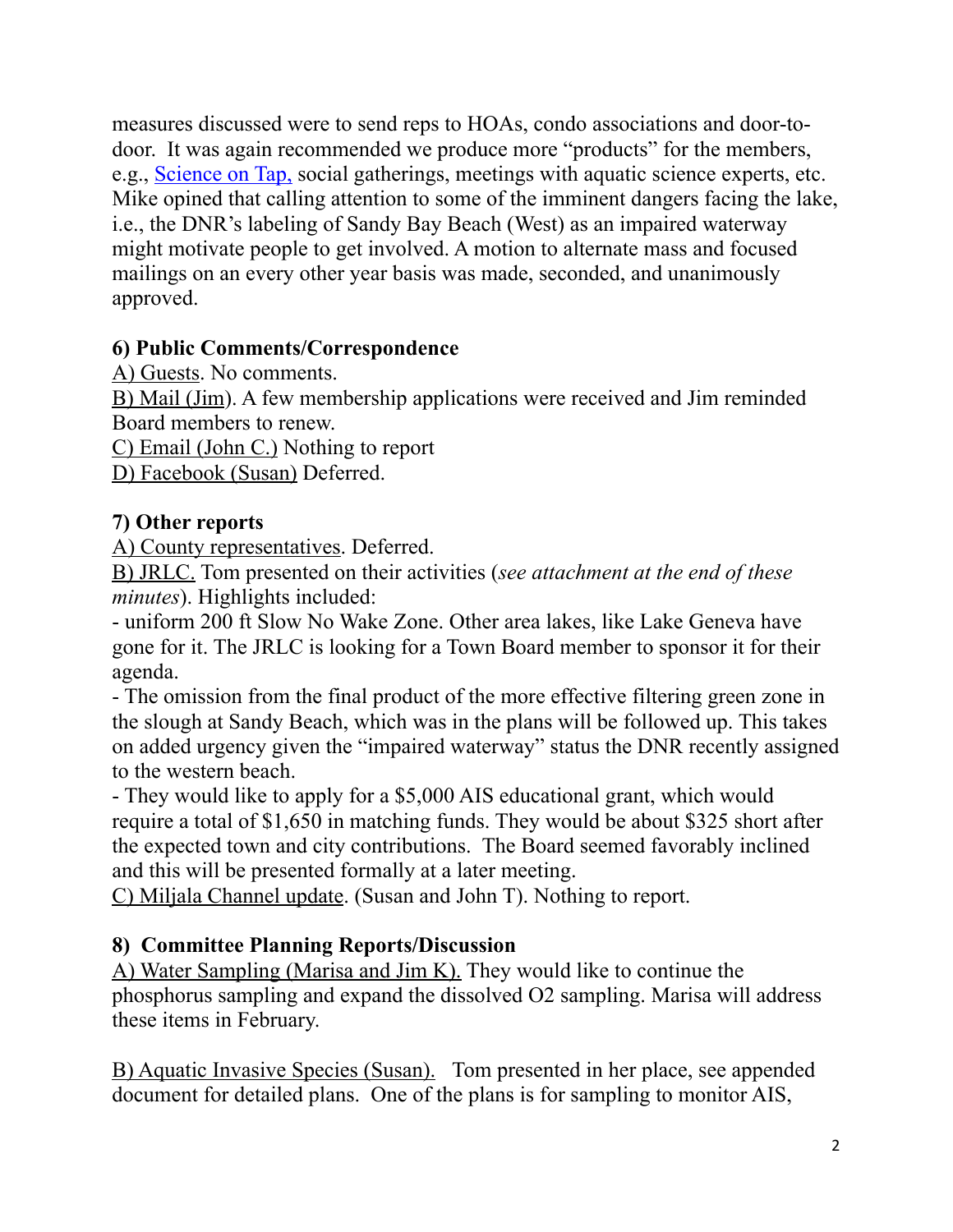including several rakes that would be used to sample dredge. There was a gratifying response by several local craftsman willing to help fabricate. Marissa and Susan will present in February.

C) Education (Candace). Deferred.

# D) Recreation, Carrying Capacity, SNWZ (Jim K**).**

i) Per 7B above, the JRLC is looking to get the SNWZ on the Town Board agenda. Changing the ordinance would require a lawyer, but probably only to insert/change a few sentences.

ii) Carrying capacity is generally recommended at about one power boat/30 acres of water, which would translate into a maximum of 40 boats on Rock Lake. Even after the recent reduction in the number of trailer parking slots at Sandy Beach, there are a total of 81 approved boat parking places around the lake. When all the riparian owners are considered, there could easily be > 350 boats at one time. The only factor that could be easily altered would be boat parking, especially those parking along Sandy Beach Road.

iii) A discussion ensued over riparian owners' rights to, and limits on, hoists and boat slips. An entrepreneur who was renting watercraft had put together a capacity that clearly exceeded the allotment for his waterfront. The town stepped in and he cut it back, but recently he expanded it again. Should something like this be observed, [Jefferson County Planning and Zoning](https://www.jeffersoncountywi.gov/departments/planning_and_zoning/index.php) should be contacted (920-674-7130). They in turn will require the town to take action. iv) Wake and surf boats were also discussed. More data is coming out re the damage they do to the lake bottom, especially if the depth is under 15 feet. In

addition, they have ballast tanks of up to 600 gallons which seem an ideal way to transport AIS! This is a problem that would likely require action by the state legislature.

F) Public Outreach, Facebook, Lending Library. (Susan). Deferred.

# **9) Old Business.**

A) General liability insurance (Mike). He will contact the insurance agent O/A 1 February to activate the policy. Jim C alluded to an apparent increase in suits against Directors and Officers (D&O) and wondered if we shouldn't revisit our decision not to pursue such a policy. Jim will provide Mike with some references on this and Mike will check with the agent.

B) Garlic Mustard Pull and General Cleanup (Bruce and Corey). Hard to set a date too far in advance and with CoVid, it will again be a virtual pull with us providing a dumpster and possibly some bags. Looking at 4/25/22 plus or minus 2 weeks